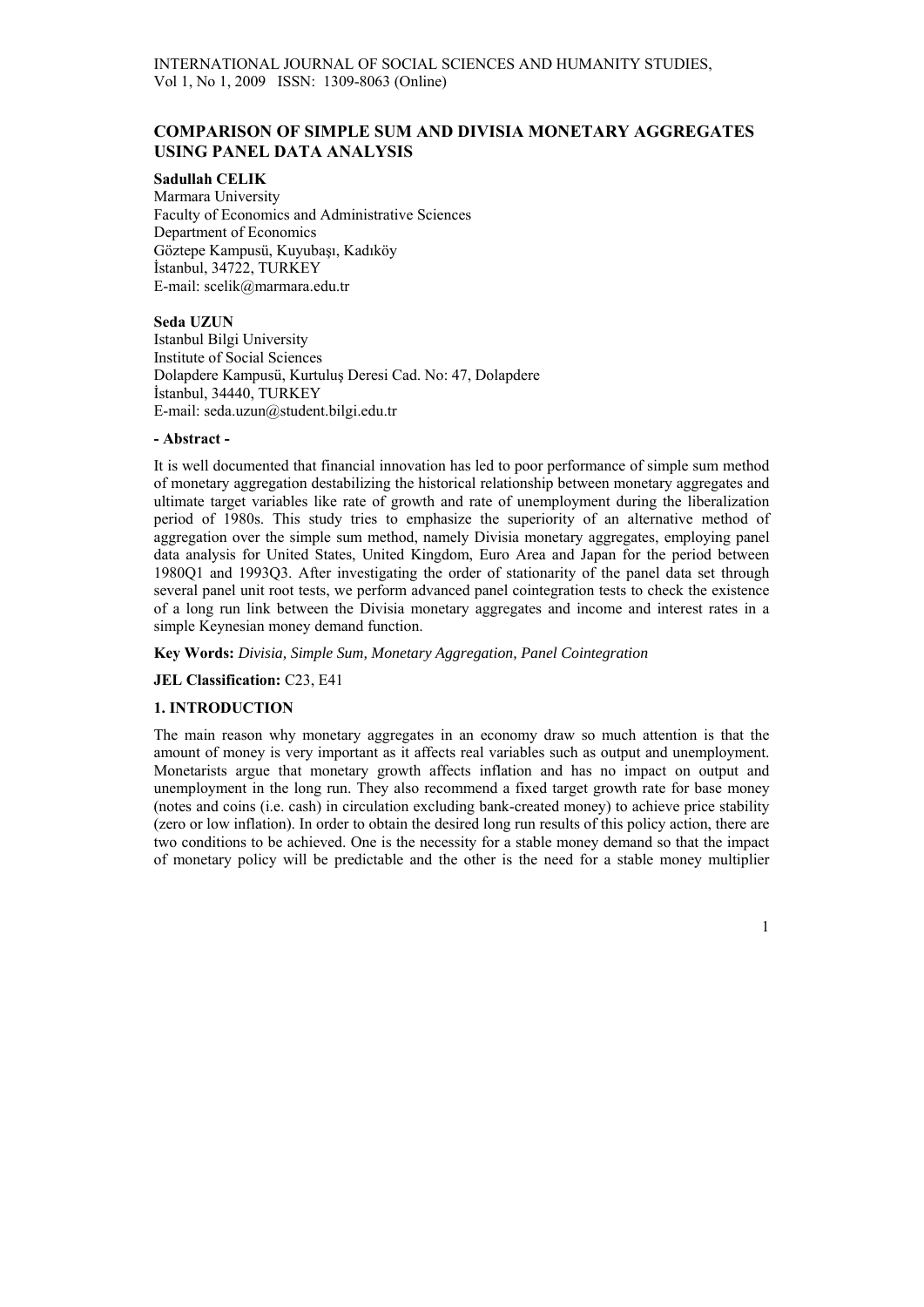meaning that changes in broad money supply might be predicted through changes in monetary base.

The general view of the early 1970s was that there existed a considerable linkage between broad monetary aggregates and the real variables such as output and unemployment. This fact led many countries to adopt monetary aggregates as intermediate targets. For instance in 1975, the Federal Reserve began to report annual target growth ranges for M1, M2, M3 and the bank credit and after 1977, the target was defined as the rate which will "maintain long run growth of monetary and credit aggregates…so as to promote effectively the goals of maximum employment, stable prices and moderate long term interest rates". Moreover, the Federal Open Market Committee under Chairman Paul Volcker adopted a policy based on monitoring non-borrowed reserves so as to control the growth of M1 and M2 and thereby reduce inflation. Actually this policy was abandoned in 1982 and the close relationship between monetary aggregates and the targeted real variables was questioned due to several factors. These included deregulation of financial markets causing major financial innovation and leading to the surging level of competition between financial intermediaries, the rapid development of new information and liberalization attempts in terms of free capital flows with the regime shift to flexible exchange rates. These issues observed in the early 1980s led to questions about the definition of money, the money supply process and the stability of demand for money.

Not only the financial innovation of the early 1980s resulted in the instability of the demand for money, but also the aggregation methods used for the components of monetary aggregates supplied by many central banks has caused induced instability of money demand and supply conditions. The main aggregation method used has been the simple sum method. This procedure has been criticized heavily as it weighs each component of a monetary aggregate equally. In other words, this procedure assumes that all included assets are equal in terms of "moneyness" ("money substitutes", "near money", "secondary liquidity" etc.) and the excluded variables are the ones that provide no monetary services. This flaw of simple sum monetary aggregation paves the way for the development and employment of new monetary aggregates, one of which is the famous Divisia monetary aggregate which allows for a weighted aggregate of the growth rates of components in order to measure the flow of monetary services.

In this study, we basically aim to measure the performance of Divisia monetary aggregates calculated for the advanced economies of U.S., U.K., Japan and the Euro Zone against their simple sum counterparts for the period between 1980 Q1 and 1993 Q3. Within this analysis, we try to answer two questions:

- Is there any evidence that Divisia monetary aggregates of the relevant economies perform well when compared to their simple sum counterparts?
- Does there exist a significant long run link between the Divisia monetary aggregates, income and interest rates in a simple Keynesian money demand function?

In the first part of our study, we will focus on the concept of monetary aggregation and the theoretical background of monetary aggregation considering the previous literature on the comparison of simple sum and Divisia monetary aggregates. The second part briefly explains the methodology used in our analysis, namely the panel unit root and cointegration tests. Finally, the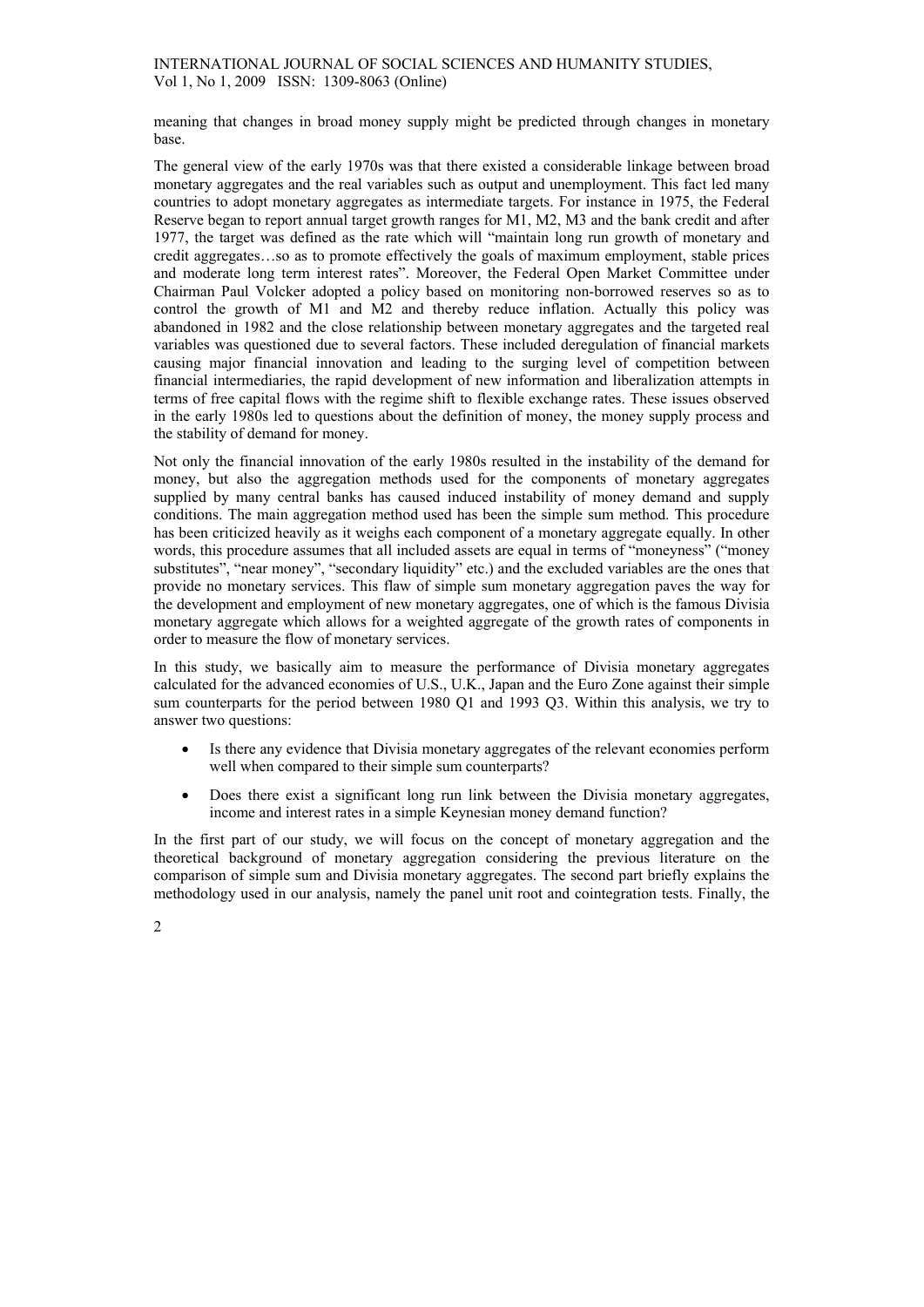last part includes the empirical findings regarding the results of both panel unit root and panel cointegration tests with some interpretations.

# **2. MONETARY AGGREGATION**

The monetary quantity aggregates supplied by many central banks are the simple unweighted sums of the component quantities. In fact, the simple sum aggregation might be useful for policymakers when the interest rate fluctuations are negligible. However in the case of significant fluctuations in interest rates; some doubts arise regarding the usefulness of simple sum aggregation method (Fisher and Fleissig, 1997: 459). The usefulness of aggregation methods is naturally dependent on the assumptions regarding the elasticities of substitution of monetary assets. Simple sum aggregation in which only two assets (currency and demand deposits) are considered as money treats these two assets as perfect substitutes.

As the number of financial assets regarded as money increase substantially, the idea of treating these assets as perfect substitutes would be inconvenient. Some financial assets also have more "moneyness" than others so that they deserve larger weights. In this context, it would be useful to demonstrate the first attempts at constructing an alternative to simple sum aggregate.

Aggregator functions (utility functions for consumers, production functions for firms) form the basis for aggregation theory. However, in the empirical research, it is almost impossible not only to specify the functional forms of these aggregator functions but also to predict the parameters of the model. In this respect, aggregation theory needs statistical index numbers, the foundations of which are laid by Fisher (1922). He actually described the statistical properties of statistical indices and provides a set of tests so as to assess the quality of the statistical index. Moreover, unlike aggregator functions, statistical index numbers do not depend on unknown parameters. Instead, they depend on maximizing behaviour of economic agents leading us to conclude that an exact statistical index number (exactness in terms of capturing the dynamics of the aggregator function) might track the aggregator function, evaluated at optimum, without error (Anderson, Jones and Nesmith, 1997: 40).

Fisher believed that the satisfactory statistical properties are well incorporated to index numbers so that these statistical indices are known as Fisher Ideal Index. Moreover, he studied a great number of indices and concluded that the simple sum index is the worst one to use. Another index which again carries important statistical properties is the Divisia Index originated by Divisia (1925). The idea behind the construction of this index was to measure the flow of monetary services provided by the financial assets.

The linkage between aggregation theory and statistical index number theory was first examined by Diewert (1976) by combining economic properties with statistical indices. The issue of exactness of statistical index numbers has been elaborated in such a way that using a number of well-known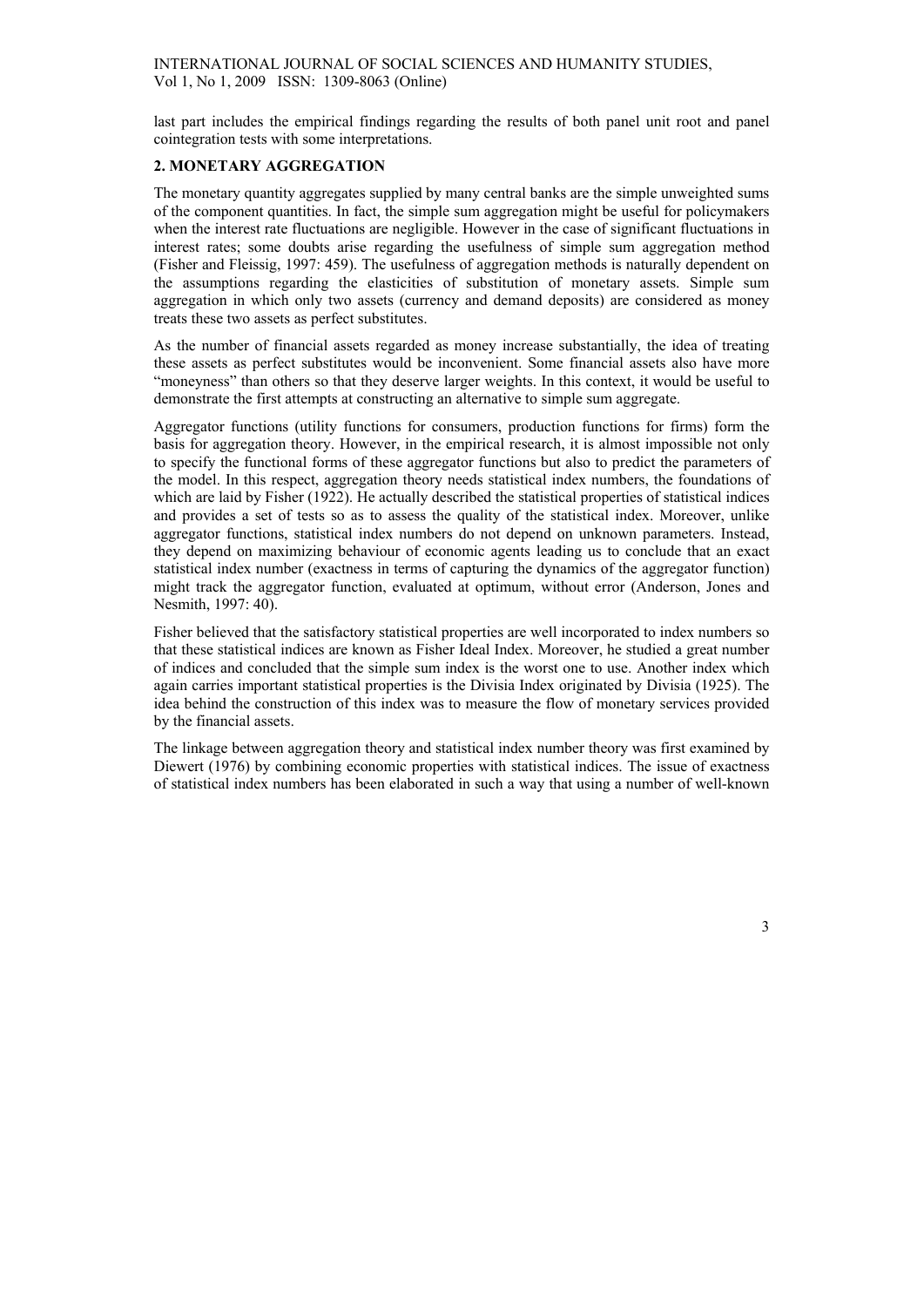statistical indices is regarded as the same as using a specific functional form to describe the unknown aggregator function<sup>1</sup>.

However, the simple sum method (adding the dollar amounts of assets) may misinterpret the amount of monetary services provided since the dollar amounts of various components might evolve over time so that they can represent different levels of "moneyness". The need for each asset to be weighted in accordance with the degree of the moneyness it provided led to the construction of weighted monetary aggregates based on alternative theoretical considerations. Barnett (1978) not only considered the microeconomic foundations of the monetary aggregation but also developed theoretical framework for the new monetary aggregates adopting the idea that the necessary function of money is to fill the temporal gap between the sale of one item and the purchase of another. Before Barnett (1978, 1980); Hutt (1963), Chetty (1969) and Friedman and Schwarz (1970) mentioned the importance of the micro-foundations of money and studied the applications of either microeconomic aggregation theory or index number methods.

Hutt (1963) suggested the index known as the currency equivalent (CE) index of which the theoretical framework and the formulation have later been developed by Rotemberg *et. al* (1995). Huth also explains two forms of money which are pure money and hybrid money and his aggregation consists of the combination of these two units so as to provide a future flow of monetary services. His study actually lacks robust empirical support and is not based on a sound theoretical framework.

As for the study by Chetty (1969), he extended the portfolio of the monetary aggregates meaning that he added savings-type deposits to currency and demand deposits and estimated the substitutability between non-medium of exchange assets and the pure medium-of-exchange assets. One of the problems regarding Chetty's approach is that the parametric tests used in his study are sensitive to specification errors.

Friedman and Schwarz (1970) define the quantity of money as the weighted sum of the aggregate value of all assets and in their procedure, all the weights are either zero or unity. Furthermore, a weight of unity is attached to assets having the largest quantity of "moneyness" per dollar of aggregate value. Actually, the major problem with this procedure is not only the way the weights are assigned but also the potential instability in the weights assigned to individual assets.

Since the common problem with forming weighted monetary aggregates and employing these appropriate definitions of monetary aggregates for money demand functions was the lack of a robust theoretical background, Barnett (1978) focused on the microeconomic foundations of the monetary aggregation and built the theoretical framework of the new monetary aggregates. He addressed the questions as to which set of assets the weights should be applied to and how the weights should be derived by taking advantage of statistical index number, consumer demand and aggregation theory (Mullineux, 1996:3).

<sup>&</sup>lt;sup>1</sup> Here, the absence of a true functional form for aggregator function leads to use an index number for a functional form that might provide second order approximation to the unknown aggregator function. This index number is regarded by Diewert as superlative.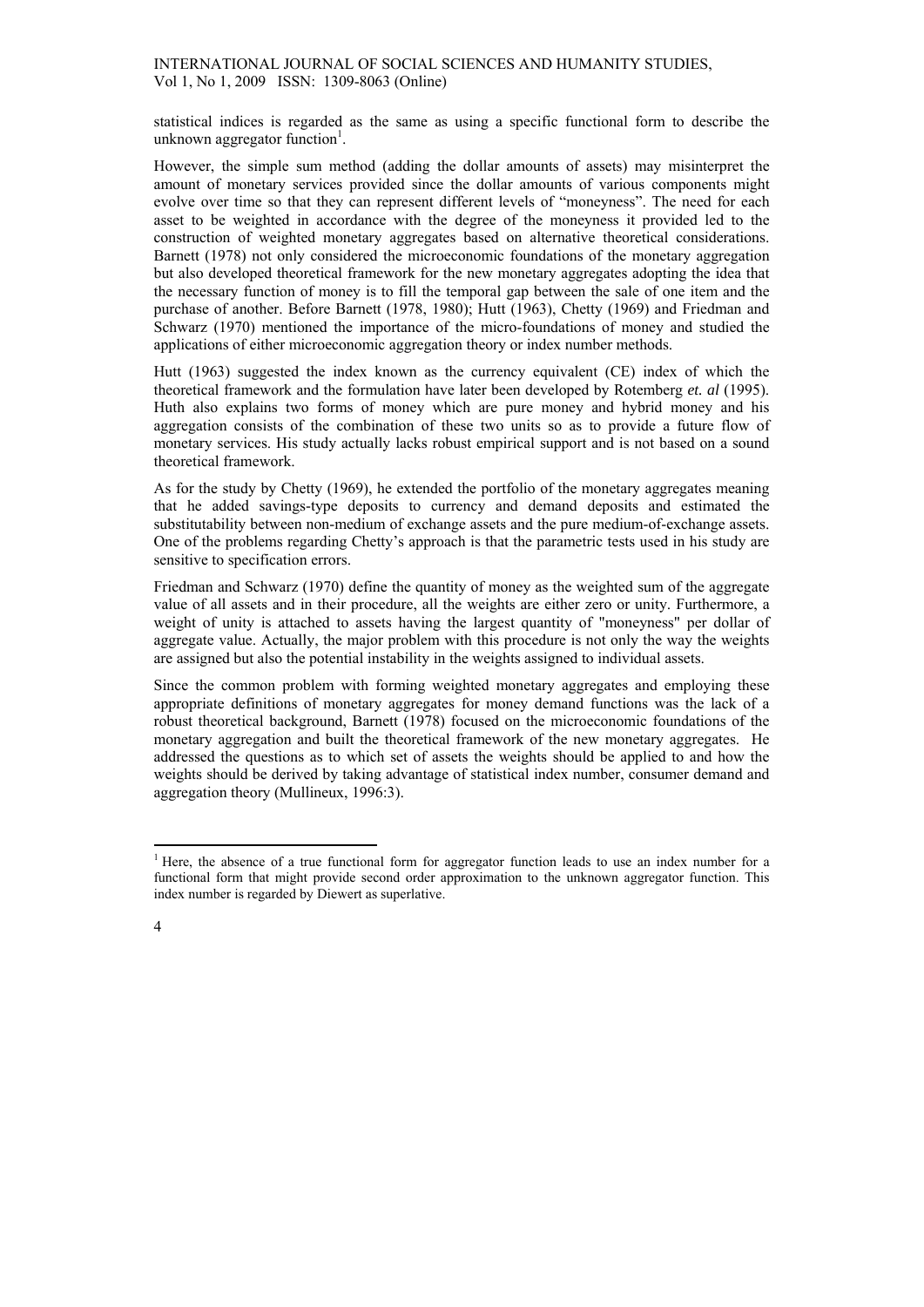Barnett started by assuming the existence of a representative agent to develop aggregate demand functions depending upon microeconomic decisions. So, he established a linkage between the monetary aggregation of monetary assets held by a price-taker representative consumer and the theoretical assumptions of microeconomic theory such as: (1) the weak separability assumption<sup>2</sup> which implies the existence of a theoretical aggregator function defined over current-period monetary assets, (2) the utility maximization which leads to the efficient allocation of resources over the weakly separable group and (3) the non-existence of quantity rationing. This representative consumer maximizes its intertemporal utility over a finite planning time period:

$$
u = U(c, L, x) \tag{1}
$$

subject to 
$$
q'c + \pi' x + \omega L = y
$$
 (2)

In this utility function (1) subject to the budget constraint of (2), c is a vector of services of consumption goods, L is the leisure time and x is a vector of monetary assets which provide services. Moreover, in the budget constraint, q is a vector of the prices of c;  $\pi$  is a vector of monetary asset user costs; and  $\omega$  is the shadow price of leisure. The i<sup>th</sup> component of  $\pi$  is expressed by the following formula (Barnett, 1978):

$$
R_t - r_{jt}
$$
  
\n
$$
\pi_{it} = p^*_{t}
$$
\n
$$
1 + R_t
$$
\n(3)

This formula has been referred in the monetary aggregation literature as the "user cost" of a monetary asset. It is calculated as the discounted value of the interest foregone by holding a dollar's worth of the i<sup>th</sup> asset. Furthermore,  $r_i$  is the nominal holding-period yield on the i<sup>th</sup> asset and R is the nominal holding period yield on an alternative asset (the "benchmark asset") and finally p\* is the true cost of living index (Barnett, Fisher and Serletis, 1992: 2093).

The calculation of user costs matters in order to assign weights for the components of Divisia monetary aggregates and the individual monetary services obtained from asset components of

<sup>&</sup>lt;sup>2</sup> Weak separability assumption of the utility function is an important assumption in terms of formulating the consumer's choice as a two-stage budgeting problem. Goldman and Uzawa (1964) argue that the marginal rates of substitution among the variables of the weakly separable group are independent of the quantities of decision variables **outside** the group. By holding the assumption of weak separability, the utility function includes a category sub-utility function defined over the current period monetary assets implying that the decisions made for the current period monetary assets are independent of all the decisions about nonmonetary assets and the other period's monetary assets.<br><sup>3</sup> The benchmark asset is assumed to provide no liquidity or other monetary services for the consumer until

the final period. While each period's budget constraint has the benchmark asset, the utility function only has the benchmark asset at the final period implying that the wealth is transferred to each period during all periods except the final period.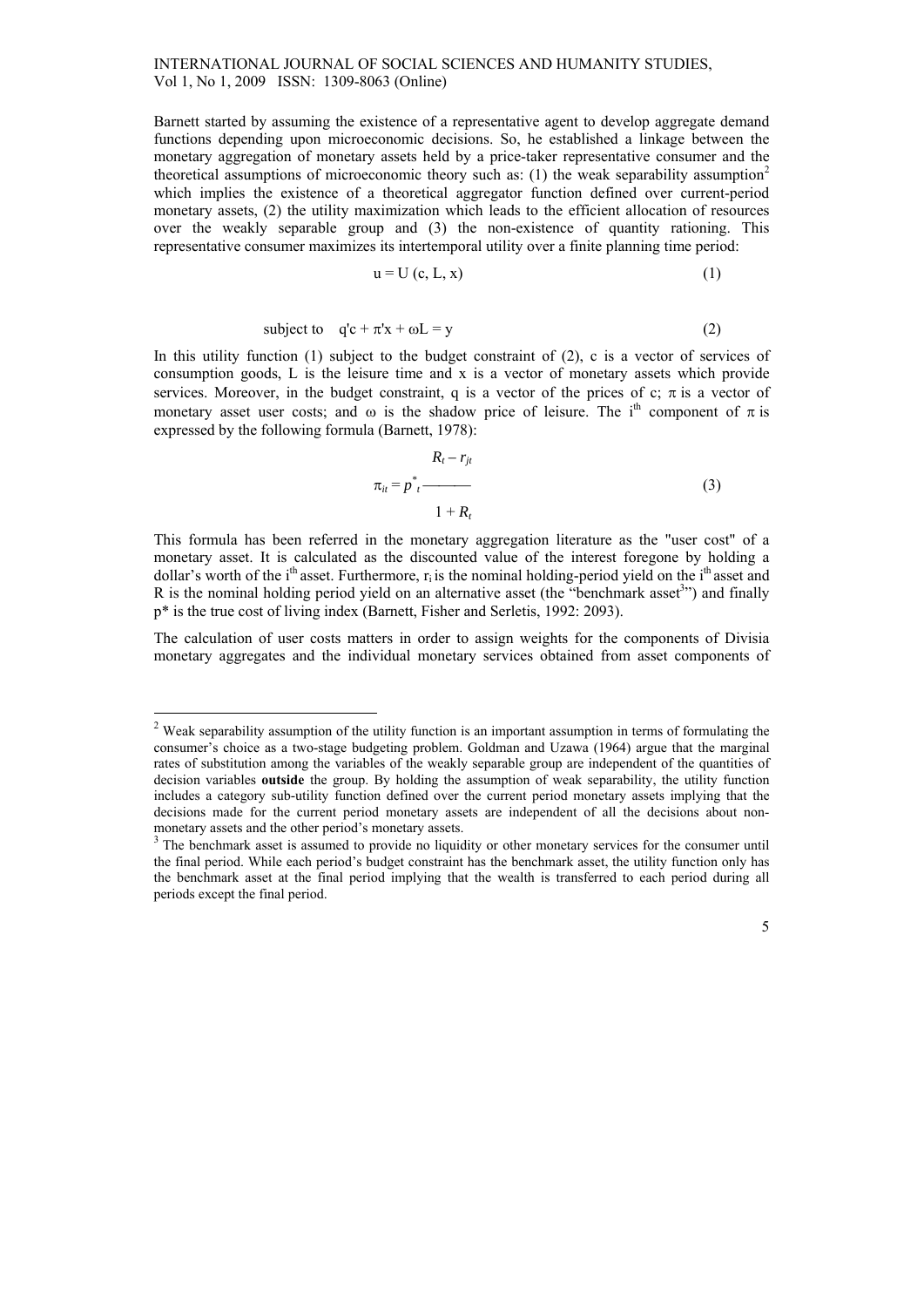Divisia are proxied by these user costs. In contrast, simple-sum aggregates are constructed by simply adding the dollar amounts of the component assets whose weights are treated equally.

There have been many studies in the literature comparing the simple sum and Divisia monetary aggregates. For instance, Marquez (1985), covering a quarterly period between 1974 and 1982 for U.S, removes the assumption of perfect substitution and touches upon the currency substitution by using Divisia monetary aggregates. Belongia and Chrystal (1991) utilize tests for weak separability for the monetary aggregates of the UK and find that a Divisia measure of sterling M4 might be preferred to the aggregates currently targeted. Cynse (2000) also suggest the use of Divisia monetary aggregates in order to measure welfare losses resulted from interest rate fluctuations and inflation. Furthermore, the study by Oda and Okina (2001) illustrates the Divisia index for Japan (consisting of base money, short-term government bonds and BoJ bills sold) such that the exchange between base money and short term government bonds causes a quantative monetary easing since these two components are different in terms of moneyness. Acharya and Kamaiah (2001), in their study for India, establish the superiority of Divisia index using two different periods, one for annual data and the other for monthly data. Another study by Reimers (2001) examines the historical Divisia aggregates for euro area using cointegrated vector error correction model and single-equation techniques and argues that Divisia monetary aggregates include smaller exchange rate affects so that they might well present the historical money development in euro area. Dahalan (2004) also investigates different measures of monetary assets, namely M1, DM1 and M2, DM2 and finds a long run link between all measures of monetary aggregates with inflation using dynamic error correction models for the alternative measures of monetary aggregates. One of the most recent studies testing the forecasting performance of Divisia monetary aggregates is by Binner *et al.* (2009) who argues that both Divisia M2 and M3 have direct effects on aggregate demand for the period between 1980 and 2005 and also between 1991 and 2005 and focuses on the potential ability for predicting euro area inflation.

# **3. THE METHODOLOGY AND EMPIRICAL FINDINGS OF THE STUDY**

Since panel models make more information available leading to higher degrees of freedom and also diagnose the effects that can not be detected through either cross-section or time series data, the literature in economics has focused on the application of unit root and cointegration tests in panel of time series and cross section dimension in order to gain more statistical power.

In this study, we employ panel unit root tests (classifed as first generation (Levin *et al.* (2002); Im et al. (2003)) and second generation (Pesaran (2007)) unit root tests for our 4 variables<sup>4</sup> (Divisia index, simple sum index, real GDP and 10-year government bond yields) of 4 advanced economies, namely United States, United Kingdom, Euro Area and Japan with quarterly data between 1980Q1 and 1993Q3.

After we detect the existence of non-stationarity at the same integration order, we proceed with panel cointegration tests with the same classification as in the panel unit root tests and employ first generation (Pedroni (2004)) and second generation (Westerlund (2007) and Westerlund and

<sup>4</sup> Details for all the variables and their characteristics are in the Appendix.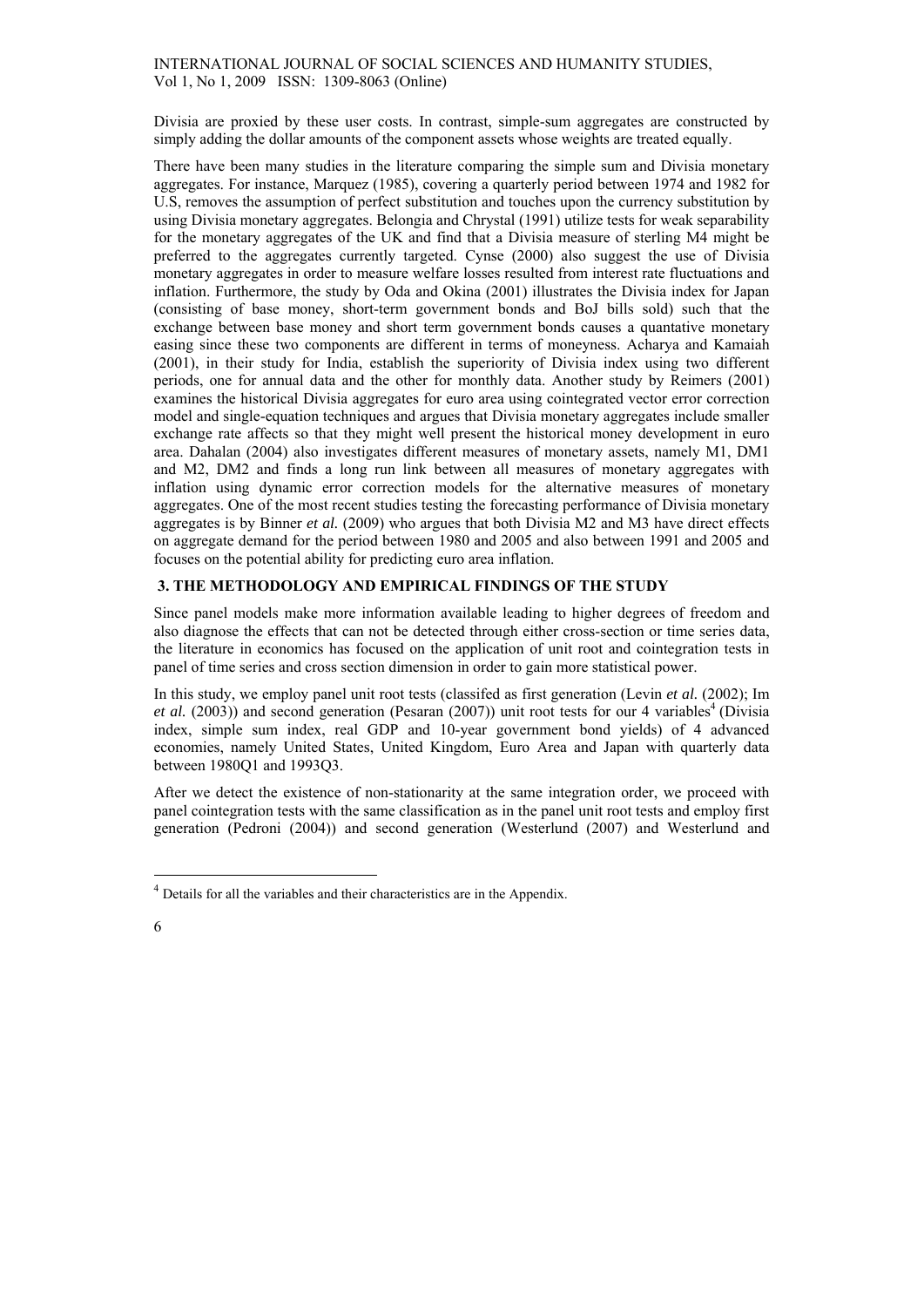Edgerton (2007)) panel cointegration tests in order to check whether there is a long rung link between the variables of interest.

As the final part of our empirical study, we demonstrate the results of individual and panel fully modified ordinary least squares (FM-OLS) in order to obtain the coefficient estimates from the panel cointegration test. Moreover, we test the robustness of the long run relationship. In this respect, we utilize two equations to examine the effects of real GDP (Y) and government bond yields (R) on the Divisia index (DIV) and its simple sum (SS) counterpart. These two equations are:

$$
log (DIVt) = \alpha_0 + \alpha_1 log (Yt) + \alpha_2 R_t
$$
 (4)

$$
\log (SS_t) = \alpha_0 + \alpha_1 \log (Y_t) + \alpha_2 R_t \tag{5}
$$

In Table 1 we have the results of panel unit root tests. For the  $1<sup>st</sup>$  generation panel unit root tests of LLC and IPS the findings indicate only 4 significant cases out of 16 cases. The 2<sup>nd</sup> generation test results fail to detect unit root in variable Y (only for the drift case) and in variable R (for both cases). In the light of these two testing methodologies and the results, we could argue that DIV, SS, Y and R reveal nonstationarity at 5 per cent significance level. These results mean that we could apply panel cointegration tests to see the long run link between the relevant variables. Moreover, we should also employ FM-OLS tests thereafter to estimate the coefficients from panel cointegration tests to reach inferences on our findings.

|                 |                        | 1 <sup>st</sup> Generation |                          | $2nd$ Generation    |
|-----------------|------------------------|----------------------------|--------------------------|---------------------|
| <b>VARIABLE</b> | <b>CASE</b>            | Common U. Root             | <b>Individual U.Root</b> |                     |
|                 |                        | <b>LLC</b>                 | <b>IPS</b>               | <b>Pesaran CIPS</b> |
| DIV             | Drift                  | $-4.811*(0.000)$           | $-1.559(0.060)$          | $-1.924$            |
|                 | <b>Drift and Trend</b> | 5.169(0.999)               | 7.065 (0.999)            | $-2.171$            |
| <b>SS</b>       | Drift                  | $-5.835*(0.000)$           | $-3.151*(0.000)$         | $-1.114$            |
|                 | <b>Drift and Trend</b> | 2.079(0.981)               | 1.859(0.969)             | $-1.300$            |
| Y               | Drift                  | $-1.028(0.152)$            | 1.242(0.893)             | $-2.529*$           |
|                 | <b>Drift and Trend</b> | 1.597(0.945)               | 1.998 (0.977)            | $-2.187$            |
| R               | Drift                  | 0.732(0.768)               | 0.699(0.758)             | $-2.688*$           |
|                 | <b>Drift and Trend</b> | $-0.638(0.262)$            | $-1.743*(0.041)$         | $-3.231*$           |

**Table 1: Panel Unit Root Tests in Levels** 

All tests use Schwarz Information Criteria for lag selection (lag is determined to be 8 for all cases). In the  $1<sup>st</sup>$ Generation tests, the values in brackets are p-values. For the case with drift, critical values for Pesaran CIPS test are -2.55, -2.33 and -2.21 for significance levels 1 %, 5 % and 10 % levels, respectively. For the case with drift and trend, critical values are  $-3.06$ ,  $-2.84$  and  $-2.73$  for significance levels 1 %, 5 % and 10 % levels, respectively. (\*) denotes significance at 5 % level.

The results of  $1<sup>st</sup>$  generation panel cointegration test are demonstrated in Table 2 and Table 3 where the variables DIV and SS are regarded as dependent variables respectively. Table 2 signals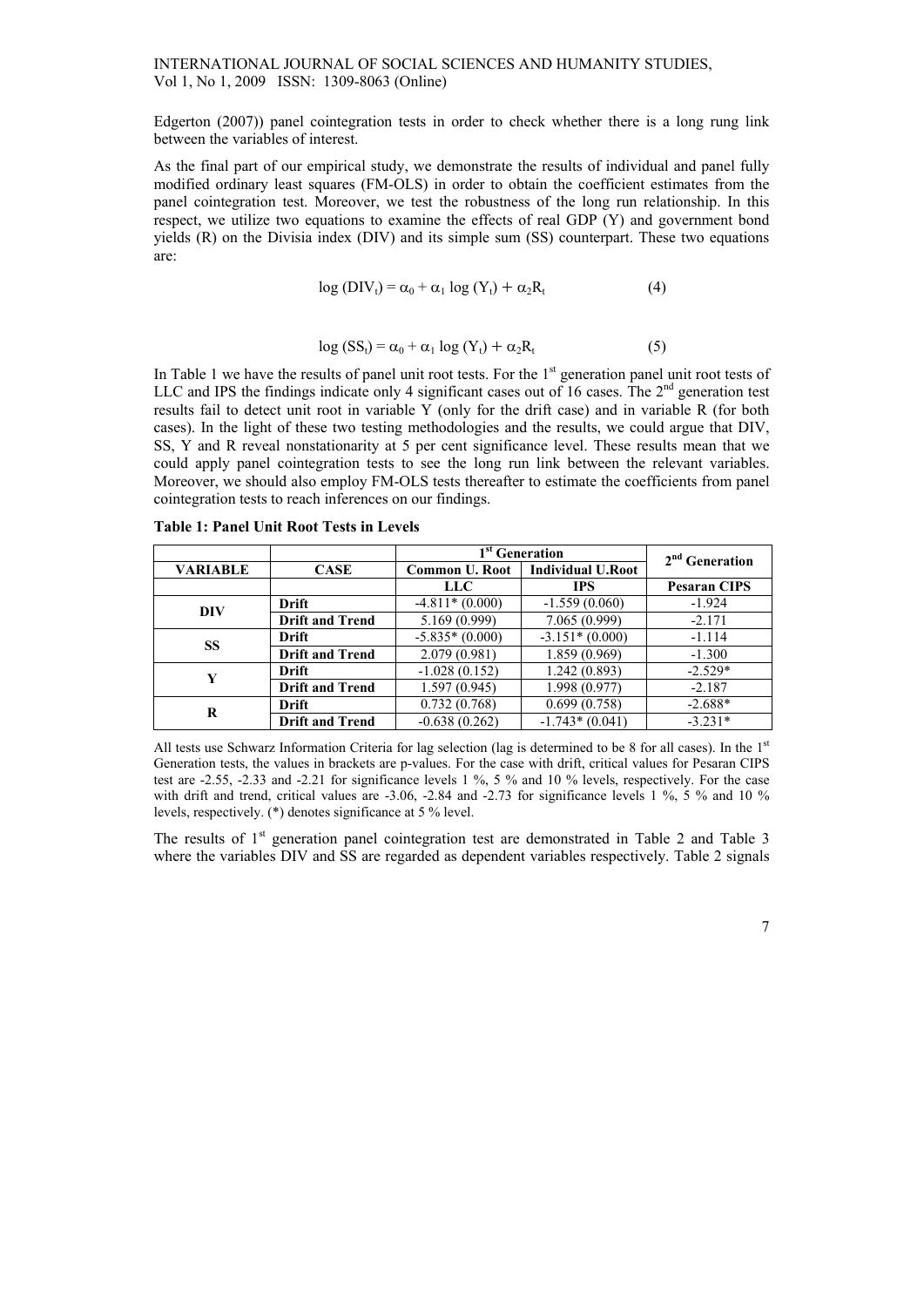the long run link between DIV, Y and R for 6 cases out of 11 cases with intercept and 5 cases out of 11 cases with intercept and trend<sup>5</sup>. On the other hand, Table 2 show the existence of long run relationship between SS, Y and R for 5 cases out of 11 cases with intercept and 4 cases out of 11 cases with intercept and trend. From the perspective of the superiority of Divisia index over simple sum index, we might infer from the results that the link between DIV, Y and R is more robust than the one between SS, Y and R.

| Pedroni (1999, 2004)           | Constant                         | <b>Constant and Trend</b> |
|--------------------------------|----------------------------------|---------------------------|
|                                | <b>Homogenous Alternative</b>    |                           |
| <b>Panel v-statistic</b>       | 1.852703**                       | $10.76151*$               |
|                                |                                  |                           |
| <b>Panel rho-statistic</b>     | $-5.019873*$                     | $-1.012851$               |
| <b>Panel PP-statistic</b>      | $-4.752096*$                     | $-1.283587$               |
| <b>Panel ADF-statistic</b>     | $-0.346365$                      | 2.689388*                 |
| Panel v-statistic - weighted   | 1.433902                         | 3.873133*                 |
| Panel rho-statistic – weighted | $-1.730807**$                    | 0.633870                  |
| Panel PP-statistic – weighted  | $-2.552838*$                     | 0.530509                  |
| Panel ADF-statistic – weighted | 0.181419                         | 2.411571*                 |
|                                | <b>Heterogeneous Alternative</b> |                           |
| Group rho-statistic            | $-1.242111$                      | 0.743255                  |
| <b>Group PP-statistic</b>      | $-2.486645*$                     | 1.208634                  |
| <b>Group ADF-statistic</b>     | 0.772100                         | 4.132263*                 |

**Table 2: 1st Generation Panel Cointegration Test: Dependent Variable DIV** 

(\*) denotes significance at 5% significance and (\*\*) denotes 10% significance level. The level of integration order is tested under the null hypothesis of no cointegration.

| Table 3: 1 <sup>st</sup> Generation Panel Cointegration Test: Dependent Variable SS |  |  |  |  |  |  |
|-------------------------------------------------------------------------------------|--|--|--|--|--|--|
|-------------------------------------------------------------------------------------|--|--|--|--|--|--|

| Pedroni (1999, 2004)             | Intercept                     | <b>Intercept and Trend</b> |  |  |  |
|----------------------------------|-------------------------------|----------------------------|--|--|--|
|                                  | <b>Homogenous Alternative</b> |                            |  |  |  |
| <b>Panel v-statistic</b>         | 1.224059                      | 16.68909*                  |  |  |  |
| <b>Panel rho-statistic</b>       | $-3.714385*$                  | 0.168507                   |  |  |  |
| <b>Panel PP-statistic</b>        | $-3.666449*$                  | $-0.342664$                |  |  |  |
| <b>Panel ADF-statistic</b>       | $-1.422684$                   | 2.905144*                  |  |  |  |
| Panel v-statistic - weighted     | 1.421803                      | 5.819771*                  |  |  |  |
| Panel rho-statistic - weighted   | $-1.685856**$                 | 1.264295                   |  |  |  |
| Panel PP-statistic – weighted    | $-2.588567*$                  | 0.792065                   |  |  |  |
| Panel ADF-statistic – weighted   | $-0.367227$                   | 3.167387*                  |  |  |  |
| <b>Heterogeneous Alternative</b> |                               |                            |  |  |  |
| Group rho-statistic              | $-1.007332$                   | $-0.095547$                |  |  |  |
| <b>Group PP-statistic</b>        | $-2.539394*$                  | $-0.486173$                |  |  |  |
| <b>Group ADF-statistic</b>       | $-0.007755$                   | 1.608223                   |  |  |  |

 $5$  Here we show all the test results regardless of classifying between homogenous and heterogeneous alternatives.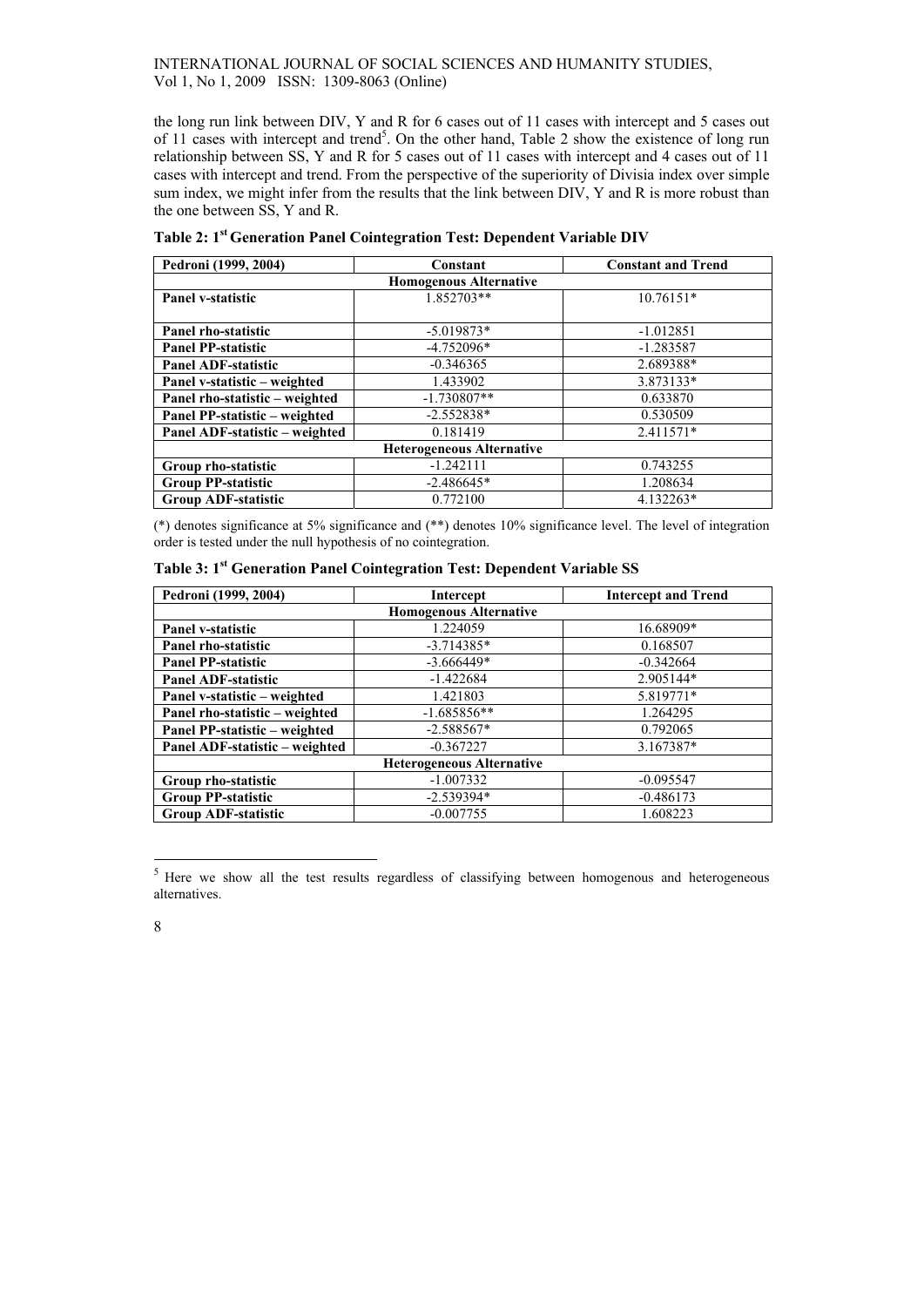See notes of Table 2.

Table 4 and Table 5 indicate the results of the  $2<sup>nd</sup>$  generation panel cointegration tests again considering DIV and SS as dependent variables, respectively. Westerlund and Edgerton (2007) almost reveal the same result for both SS and DIV meaning that the constant case has an insignificant lm statistic with high bootstrapping p-values and fail to reject the null of cointegration. However, Westerlund (2007) detects 4 significant cases for DIV and only 1 case for SS with both constant, and constant and trend included. As in the Pedroni (1999, 2004), the latter captures more sound long run link between DIV, Y and R when compared the link between SS and the relevant other variables.

|                           | Westerlund (2007)                     |                           |
|---------------------------|---------------------------------------|---------------------------|
| <b>Test</b>               | Constant                              | <b>Constant and Trend</b> |
| $G_{\tau}$                | 2.024                                 | 2.952                     |
| Ga                        | 0.277                                 | $-3.436*$                 |
| $P_{\tau}$                | $-2.408*$                             | 0.756                     |
| $P_{\alpha}$              | $-8.712*$                             | $-8.202*$                 |
|                           | <b>Westerlund and Edgerton (2007)</b> |                           |
| Constant                  | lm statistic                          | $1.543*$                  |
|                           | bootst p-val                          | $0.732*$                  |
|                           | asymp p-val                           | 0.061                     |
| <b>Constant and Trend</b> | lm statistic                          | 8.796                     |
|                           | bootst p-val                          | 0.002                     |
|                           | asymp p-val                           | 0.000                     |

For Westerlund (2007), the critical value for all test statistics is -1.645 at 5% significance level. As for the Westerlund and Edgerton (2007), the test is conducted under the null hypothesis of cointegration. For Westerlund (2007), (\*) denotes significance at 5% whereas for Westerlund and Edgerton, (\*) signals the existence of cointegration.

|  |  |  | Table 5: 2 <sup>nd</sup> Generation Panel Cointegration Tests: Dependent Variable SS |  |
|--|--|--|--------------------------------------------------------------------------------------|--|
|--|--|--|--------------------------------------------------------------------------------------|--|

|                           | Westerlund (2007)                     |                           |
|---------------------------|---------------------------------------|---------------------------|
| <b>Test</b>               | Constant                              | <b>Constant and Trend</b> |
| $\mathbf{G}_{\tau}$       | 0.628                                 | 5.431                     |
| Ga                        | 0.579                                 | 0.135                     |
| ${\bf P}_{\tau}$          | $-1.644$                              | 3.585                     |
| $P_{\alpha}$              | $-3.574*$                             | 0.527                     |
|                           | <b>Westerlund and Edgerton (2007)</b> |                           |
| Constant                  | lm statistic                          | $1.771*$                  |
|                           | bootst p-val                          | $0.707*$                  |
|                           | asymp p-val                           | 0.038                     |
| <b>Constant and Trend</b> | lm statistic                          | 9.548                     |
|                           | bootst p-val                          | 0.000                     |
|                           | asymp p-val                           | 0.000                     |

See Notes of Table 4.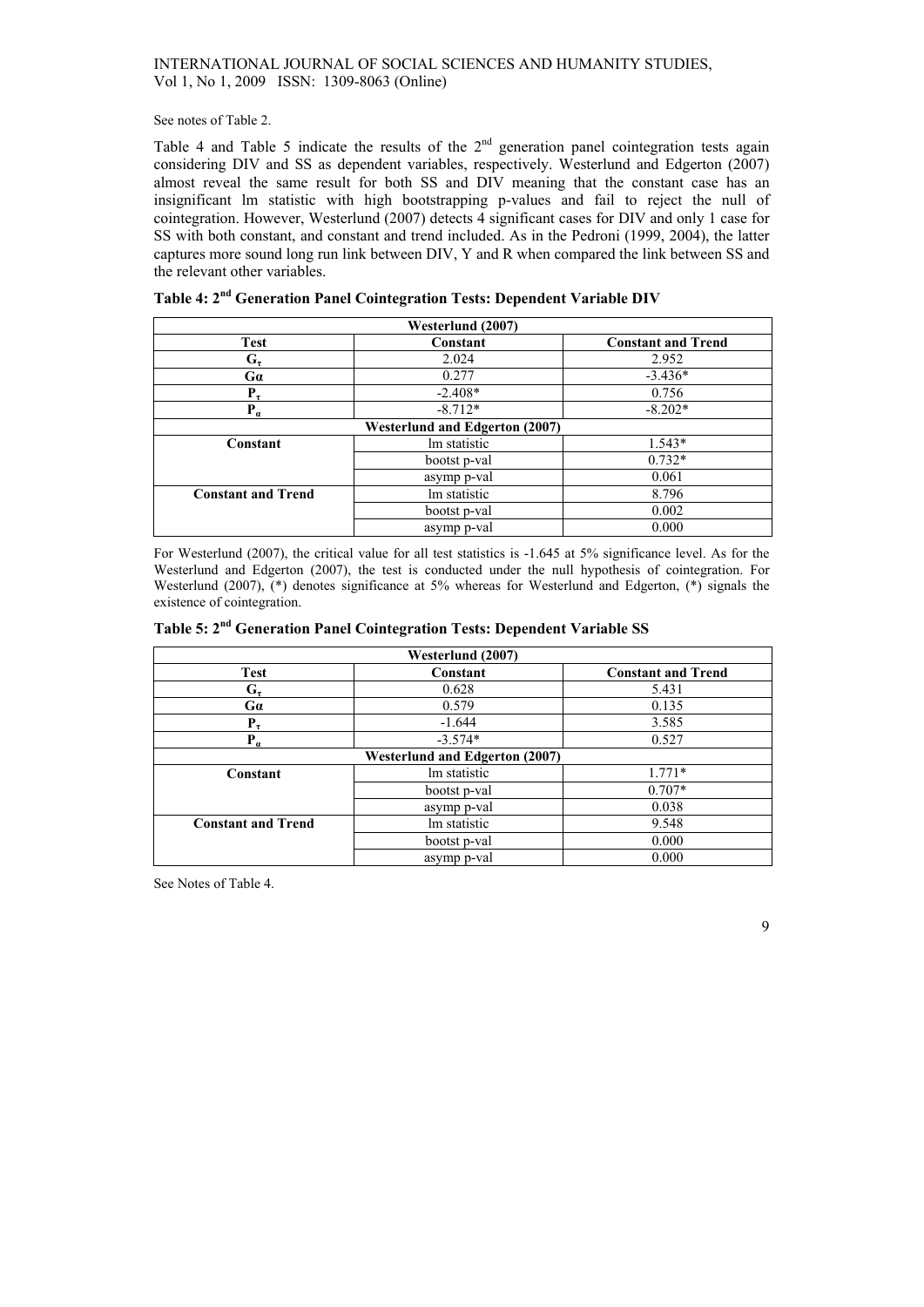Finally, we conduct FM-OLS tests in order to allow for the coefficient estimation in cointegrated panels in Table 6. We can argue that for the first case where we normalize the coefficient on DIV, we have significant FM-OLS coefficients for all variables except R for the case of United Kingdom. As for the second case with SS regarded as the normalized variable, the FM-OLS coefficients are significant at 5 % significance level again except R for the case of United Kingdom. The signs of these coefficients are also consistent with our a priori expectations meaning that demand for money is positively proportional to real GDP (Y) whereas, inversely proportional to the interest rate (R). For the panel group, we obtain both significant and theoretically consistent results for both variables. However, the coefficient of income is rather smaller in DIV case compared to SS whereas the coefficient of interest rate is rather smaller in SS case compared to DIV case. Nevertheless, DIV performs at least as good as SS, if not better.

|                       | Y              | R                  |
|-----------------------|----------------|--------------------|
| DIV                   |                |                    |
| <b>United States</b>  | $1.60*(5.40)$  | $-0.82*$ $(-3.04)$ |
| <b>United Kingdom</b> | $3.51*(9.18)$  | $-1.11(-1.02)$     |
| Euro Area             | $2.45*(8.75)$  | $-1.60*(-3.15)$    |
| Japan                 | $1.17*(2.24)$  | $-2.66*(-5.84)$    |
| <b>Panel Group</b>    | $2.18*(12.78)$ | $-1.55*$ $(-6.53)$ |
| SS                    |                | R                  |
| <b>United States</b>  | $1.86*(4.61)$  | $-0.49(-1.49)$     |
| <b>United Kingdom</b> | $4.37*(7.52)$  | $-1.60(-0.77)$     |
| Euro Area             | $2.45*(8.75)$  | $-1.60*(-3.15)$    |
| Japan                 | $1.93*(21.12)$ | $-0.87*(-5.05)$    |
| <b>Panel Group</b>    | $2.65*(21.00)$ | $-1.14*(-5.23)$    |

|  |  | <b>Table 6: FM-OLS Test Results for Coefficient Estimation</b> |
|--|--|----------------------------------------------------------------|
|--|--|----------------------------------------------------------------|

The values in brackets are t-values. Lag 4 is determined to be the maximum lag length based on SIC. (\*) denotes significance at 5 % percent.

# **4. CONCLUSION**

A major shortcoming of simple sum monetary aggregates is their inability to react to financial innovation and thus provide a stable money demand function. On the other hand, we employ a very promising alternative Divisia monetary aggregates which well adjust for financial innovation due to the weights constructed for these aggregates.

This study tries to compare the traditional simple sum monetary aggregates and Divisia monetary aggregates for 4 advanced economies of US, UK, Euro Zone and Japan. For the sake of this famous comparison, we basically apply both panel unit root and panel cointegration tests followed by FM-OLS coefficient estimation tests. The panel cointegration part supports our theoretical expectations, especially based on the powerful test of Westerlund (2007), we empirically find a long run link between DIV, Y and R which is relatively robust compared to the link between SS, Y and R. Hence, we show that for the financial innovation period of early 1980s into 1990s, Divisia performs at least as good as simple sum.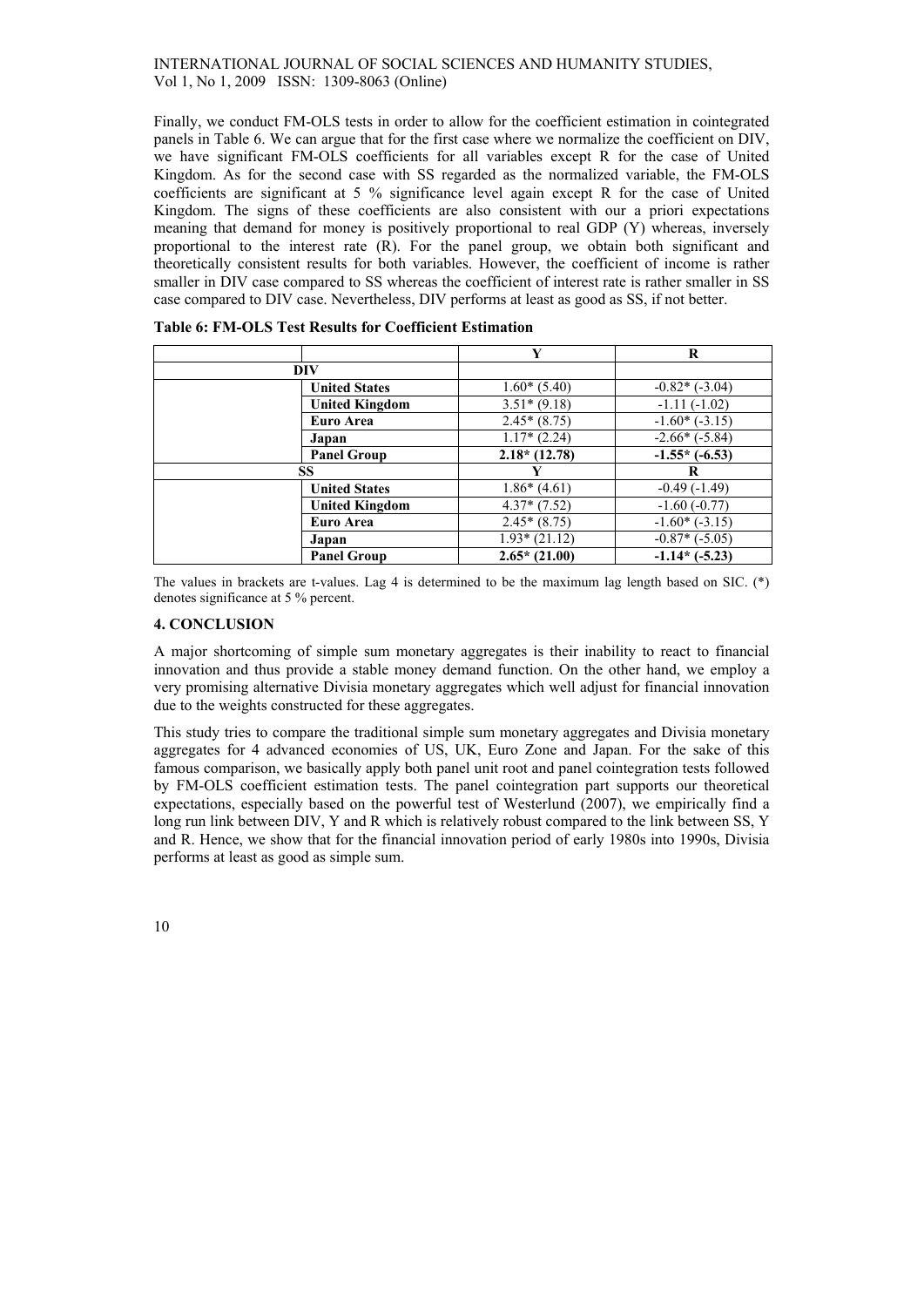#### **Appendix: The Data**

The countries we cover in this study are US, UK, EU and Japan and the variables are Divisia Index (DIV), Simple Sum Index (SS), real GDP (Y) and 10-year government bond yields (R). We have balanced panel covering a quarterly period between 1980Q1 and 1993Q3. All the variables are seasonally adjusted and expressed in their logarithmic forms except the variable R. The SS data for all countries are collected from the Reuters. On the other hand, the DIV data for US are collected from Federal Reserve Bank of St. Louis and the DIV data for UK are from Bank of England. As for the DIV data of EU and Japan, these are not collected from ECB or BoJ but from authors who construct these indices for their studies. We get Euro-Divisia index from Stracca (2001) and Japan Divisia data from Kenjiro Hirayama (co-author of the study which is included in the edited book by Mullineux (1996)). GDP data of all countries and the 10-year bond yields for Japan are also collected from Reuters (all the GDP data are deflated by the corresponding GDP deflators again collected from Reuters). Bond yields for US, EU and UK are collected from FED, ECB and BoE.

As for the composition of Divisia monetary aggregates, we use 4 different Divisia monetary aggregates for 4 countries and use their simple sum counterparts. Divisia Monetary Aggregates for US, UK, EU and Japan are M2, M4, M3 and M2+CD respectively.

### **BIBLIOGRAPHY**

Acharya, Debashis and Bandi Kamaiah (2001), "Simple Sum vs. Divisia Monetary Aggregates: An Empirical Evaluation", *Economic and Political Weekly*, Vol. 36, No. 4, Money, Banking and Finance, pp. 317-319 + 321-326.

Anderson, Richard, Barry Jones and Travis Nesmith (1997), "Monetary Aggregation Theory and Statistical Index Numbers", *Federal Reserve Bank of St.Louis Review*, January/February, pp.

Bank of England, Interactive Database (last updated on June 30, 2009), http://www.bankofengland.co.uk/mfsd/iadb/FromShowColumns.asp?Travel=NIxAZxI1x&FromC ategoryList=Yes&NewMeaningId=LDVIN&CategId=6&HighlightCatValueDisplay=Divisia, [Accessed 25.12.2008].

Bank of England, Interactive Database (last updated on June 30, 2009), http://www.bankofengland.co.uk/mfsd/iadb/FromShowColumns.asp?Travel=NIxAZxI1x&FromC ategoryList=Yes&NewMeaningId=RNZC10&CategId=6&HighlightCatValueDisplay=Nominal% 20zero%20coupon,%2010%20year, [Accessed 25.12.2008].

Barnett, A. William (1978), "The User Cost of Money", *Economic Letters*, Vol. 1 No.2 pp.145-49.

Barnett, A. William (1980), "Economic Monetary Aggregates: An Application of Index Number and Aggregation Theory", *Journal of Econometrics*, Vol. 14, No. 1, pp. 11-48.

Barnett, A. William, Douglas Fisher and Apostolos Serletis *(1992*), "Consumer Theory and the Demand for Money"*,* Journal of Economic Literature, Vol. 30, No. 4, pp. 2086-2119.

Belongia, T. Micheal and K. Alec Chrystal (1991), "An Admissible Monetary Aggregate for the United Kingdom", *The Review of Economics and Statistics*, Vol.73, No.3, pp. 497-503.

Binner, M. Jane and Rakesh K. Bissoondeeal, Elger C. Thomas, Barry E. Jones and Andrew Mullineux (2009). "Admissible Monetary Aggregates for the Euro Area", *Journal of International Money and Finance*, Vol. 28, No. 1, pp. 99-114.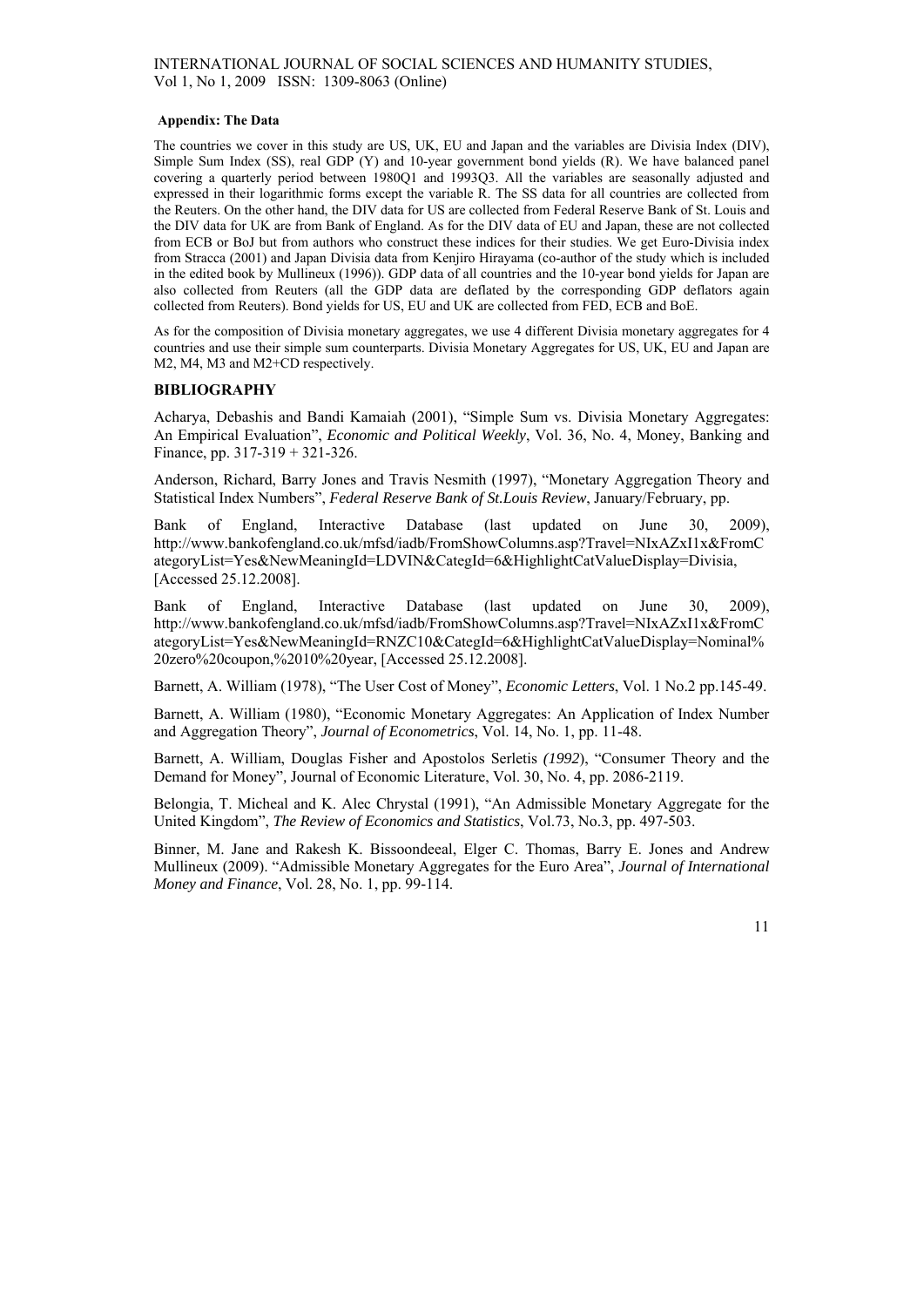Chetty, V. Karuppan (1969), "On Measuring the Nearness of the Near-Moneys", *American Economic Review*, Vol. 59, No. 3, pp. 270-81.

Cysne, Rubens Penha (2000), "Divisia Indexes, Money and Welfare", *Economics Working Papers* (Ensaios Economicos da EPGE) 396, Graduate School of Economics, Getulio Vargas Foundation (Brazil).

Dahalan, Jauhari (2004), "Divisia Index Monetary Aggregates: Do They Matter for Monetary Policy in Malaysia? *Malasian Management Journal,* Vol. 8, No. 1, pp. 39-54.

Divisia, Francois (1925), "L'indice Monetaire et la Theorie de la Monnaie". Revue d'Economie Politique, Vol 39, pp. 980-1008.

Diwert, Erwin (1976), "Exact and Superlative Index Numbers and Consistency in Aggregation", *Journal of Econometrics*, Vol. 4, No. 2, pp. 115-45.

European Central Bank, Statistical Data

Warehouse,http://sdw.ecb.europa.eu/browse.do?node=210793, [Accessed 12.01.2009].

Federal Reserve, Statistics and Historical Data, http://www.federalreserve.gov/releases/h15/current/h15.htm, [Accessed 23.12.2008].

Federal Reserve Bank of St. Louis, Monetary Services Indexes, http://research.stlouisfed.org/msi/, [Accessed 24.12.2008].

Fisher, Douglas, Adrian Fleissig (1997), "Monetary Aggregation and Demand for Assets". *Journal of Money, Credit and Banking*, Vol. 29, No.4, 458-475.

Fisher, Irving (1922), The Making of Index Numbers: A Study of Their Varieties, Tests and Reliability, Houghton Mifflin, Boston, Mass.

Friedman, Milton and Anna J. Schwarz (1970), Monetary Statistics of the United States: Estimates, Sources, Methods. New York: Columbia University Press for the National Bureau of Economic Research.

Goldman, Stewen M. and Hirofumi Uzawa (1964), "A Note on Separability in Demand Analysis," *Econometrica*, Vol. 32, pp. 1-38.

Hutt, H. William (1963), Keynesianism: Retrospect and Prospect: A Critical Restatement of Basic Economic Principles, Henry Regnery Company, Chicago.

Im, Kyung So, M. Hashem Pesaran and Yongcheol Shin (2003), "Testing for Unit Roots in Heterogeneous Panels," *Journal of Econometrics*, Vol. 115, No. 1, pp. 53-74.

Levin, Andrew, Chien-Fu Lin and Chia-Shang James Chu (2002) "Unit Root Tests in Panel Data: Asymptotic and Finite-sample Properties," *Journal of Econometrics*, Vol. 108, No. 1, pp. 1-24.

Marquez, Jaime (1985), "Currency Substitution and the New Divisia Monetary Aggregates: The U.S Case", Federal Reserve Board, *International Finance Discussion Papers 257*, Washington, D.C.